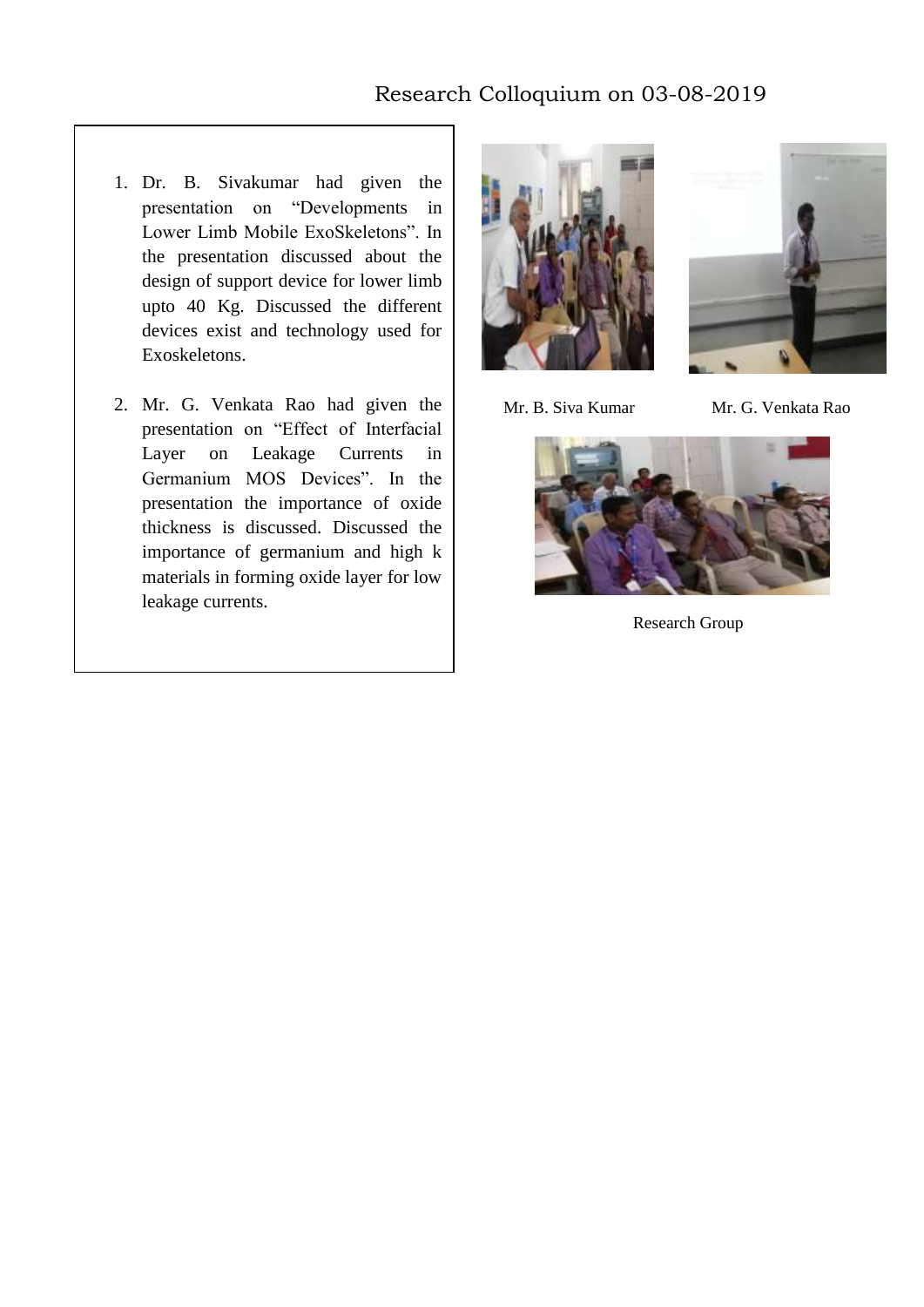## Research Colloquium on 10-08-2019

- 1. Mr. M. Siva Sankara Rao had given a presentation on "Basics of Wind Profiler Signal & Data Processing. In the presentation different scattering mechanisms with respect to atmospheric and non-atmospheric targets are discussed.Discussed about signalling aspects in atmosphere and how to evaluate return signals.
- 2. Smt. B. Rajeswari has given a presentation on "Arterial Input Function Measurement". In the presentation discussed about meaning and need for measuring AIF. Also discussed different arteries and the place of artery for measuring AIF.



Mr. M. Siva Sankara Rao



Smt. B. Rajeswari

## Research Colloquium on 17-08-2019

- 1. Mr. V. Ravi sekhara Reddy had given a presentation on " Miniaturised Ratrace coupler with Harmonic Supression". In the presentation discussed about importance of Ratrace coupler in antenna as feed forward networks, mixers. To reduce unwanted harmonics a new design using stepped line shunt tapped stub unit is discussed. It is concluded that the proposed design provides harmonic supression upto 12f0 with 70 % size reduction.
- 2. Mr. B.Y. V. N. R. Swamy had given a presentation on " Design of Compact Wideband MIMO antenna with improved isolation by decoupling structure made by EBG for wireless applications". In the presentation MIMO antenna for S, C and X band applications are discussed. Also the importance of EBG in providing good return loss, radiation pattern and efficiency is discussed.
- 3. Mr. Ch. Siva Rama Krishna had given presentation on "Next Generation Cellular Networks and Green Communication". In the presentation discussed about future generation 5 G networks for providing reduced latency and high data rates. In the presentation Massive MIMO and spectrum harvesting are discussed.





Mr. V. Ravi Sekhara Reddy Mr. B.Y. V. N. R. Swamy



MR. Ch. Siva Rama Krishna